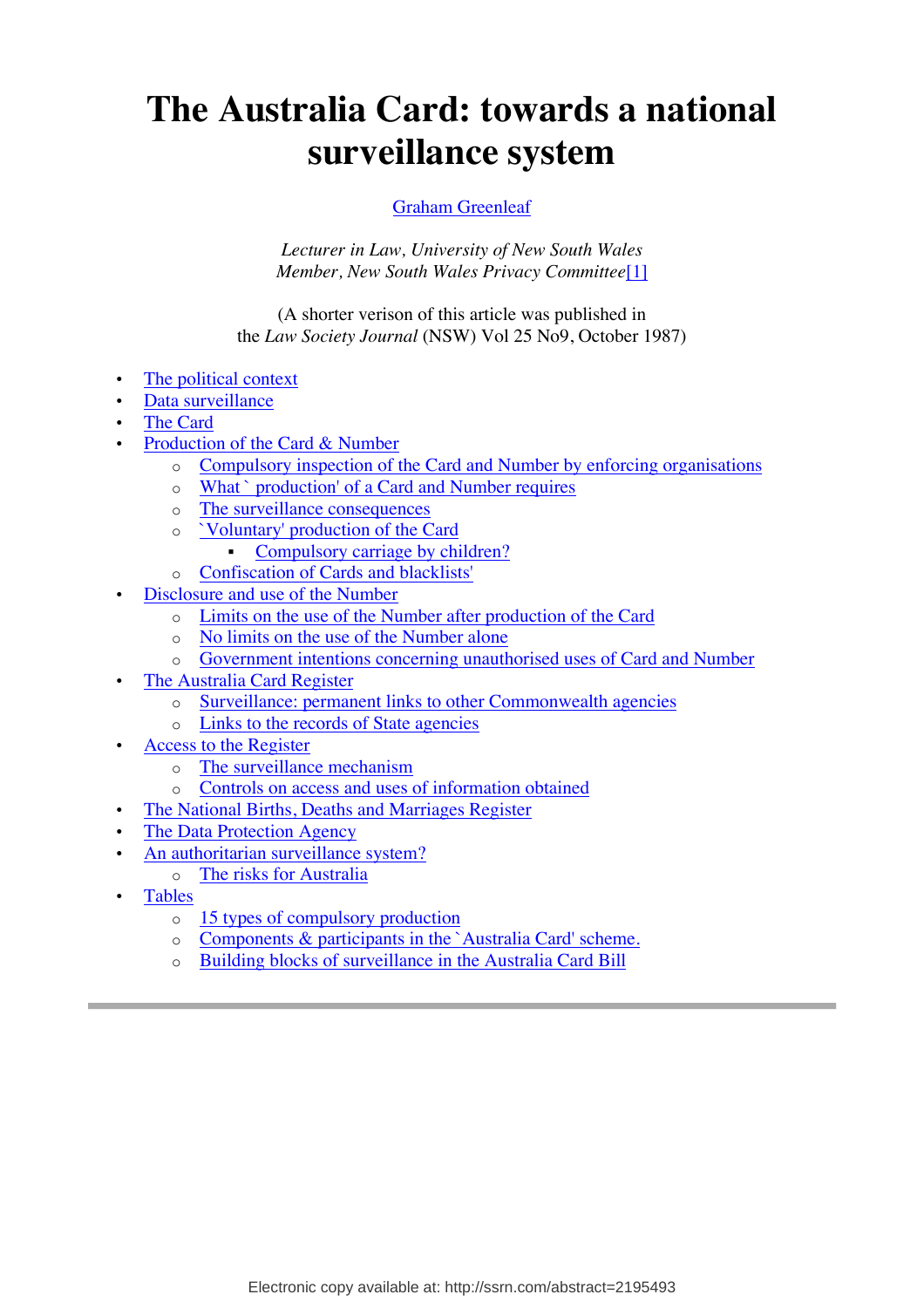This article argues that the system to be established under the *Australia Card Bill 1986* (Cth), will go beyond being a mere identification system, which the Government claims it is, and will establish the most powerful location system in Australia, and a prototype data surveillance system. The reader may judge whether these are desirable - or expected - developments.

Other aspects of the Bill are not discussed, nor are the complex social and economic arguments for and against the establishment of such a system, which have already been argued at length elsewhere[2].

It is appropriate that the same Minister[3] now has responsibility for both the Australia Card and the Bicentenary. The surveillance system established by the Australia Card Bill may, to historians, appear to be the most significant Commonwealth Bicentenary Project.

# **The political context**

The Bill has twice been rejected by the Senate, forming the legal basis for the election of July 1987 at which the Labor Government was returned. Despite the fact that it does not control the Senate, the Government can be expected to have the necessary majority in a joint sitting of both Houses of Parliament which, because of the double-dissolution, it is constitutionally able to hold if the Senate again rejects[4] the Bill. Although it faces some constitutional difficulties[5], it is therefore likely that the Bill will become law unless community and political pressures cause the Government to reconsider.

### **Data surveillance**

Data surveillance is the systematic monitoring of recorded transactions an individual enters into[6]. Some of its characteristics  $[7]$  are the systematic and continuous monitoring of a person's transactions by one organisation for the purpose of informing another organisation; two-way flow of such information; use by one organisation in its decision-making of information about people collected by another organisation; enforcement of the rules of one organisation by a second organisation refusing to grant benefits within its control to a person who is a client of both organistions (`cross-system enforcement'); and a general lack of awareness by the person concerned of the precise nature of these information flows.

Taken together, these features constitute something qualitatively different from identification: they are the basic techniques on which a system of authoritarian control by use of information systems would be built.

The main components of and participants in the complex scheme to be created by the Bill, as set out in the Table `*Components and participants* ' , will be discussed, with emphasis on their surveillance aspects.

# **The Card**

Every person in Australia will be required to obtain a Card, including children. The Bill does not make it legally compulsory: it simply makes it impossible for anyone to exist in Australian society without it, because they will be unable to carry out normal activites such the receipt of their pay taxed at the normal rate, operation of bank accounts, or the receipt of social security or health insurance benefits.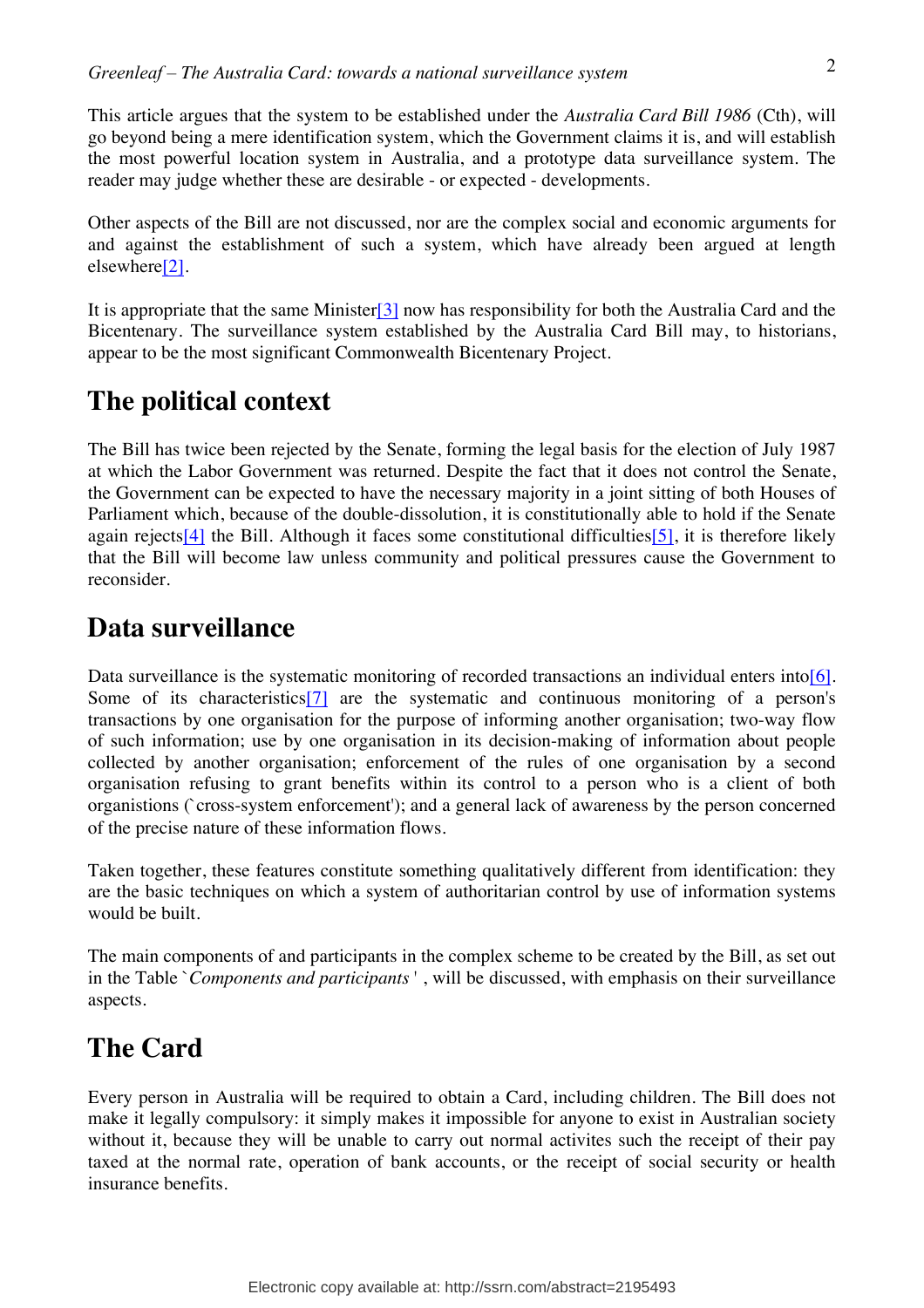Cards of visitors to Australia will state whether they are eligible to obtain Health Insurance Commission benefits or obtain employment (cl. 17(4)). The use of the Card to indicate eligibility for certain benefits or activities (eg to work or vote) has not been extended to Australian citizens, but the precedent and the mechanism has been established.

All of the Card's contents except photograph and signature may also be included on it in machinereadable form (cl. 17(7)), making it is a rudimentary `smart Card'.

### **Production of the Card & Number**

People are not legally required to carry their Cards at all times, only at those times when they are required to produce them (cl. 8). However, the Bill does not prohibit other, unauthorised, uses of the Card (cl. 8(3)) or Number .

### *Compulsory inspection of the Card and Number by enforcing organisations*

The Government's purpose is to require businesses and other organisations to identify by Number all persons with whom they deal in transactions which have significance for the taxation, social security or immigration enforcement systems. The Bill does not directly penalise people involved in such transactions for failing to produce their Card. Instead, it forces the businesses and organisations involved ( `enforcing organisations' ) to require people to produce their Cards, by penalties ranging from \$5,000 to \$20,000. Fifteen situations where enforcing organisations will commit offences if they do not require a person to produce a Card, are summarised in the Table `*15 types of compulsory production'* .

### *What ` production' of a Card and Number requires*

The requirements imposed on enforcing organisations vary , but the standard ones are:

- (i) They must require people to produce a Card at the time of a transaction, or, in the case of continuing relationships, must have done so on a previous occasion. It will often only be necessary to produce the Card once to each organisation.;
- (ii) (ii) People must comply with the requirement; and
- (iii) (iii) The organisations must record (or have previously recorded) the person's Number.

Enforcing organisation will usually have some obligation to disclose details of such transactions to one of the Government agencies with access, which obligations will normally arise independently of the Bill, under taxation, social security or other laws[8]. Such obligations may require regular reports, or only disclosure of details on request. Enforcing organisation are then required by the Bill to identify the persons involved by their Numbers in any such reports. Later legislation creating new reporting obligations will simply need to specify that such reports should include people's Numbers.

`Companion entities' - companies, unincorporated associations, partnerships and trusts - have defined `eligible representatives', and references in the Bill to production of a Card refer to the production of the Card of an eligible representative (officers, directors, partners and the like) and a notice that sets out the body's name and its tax file number (cls.33, 34)

### *The surveillance consequences*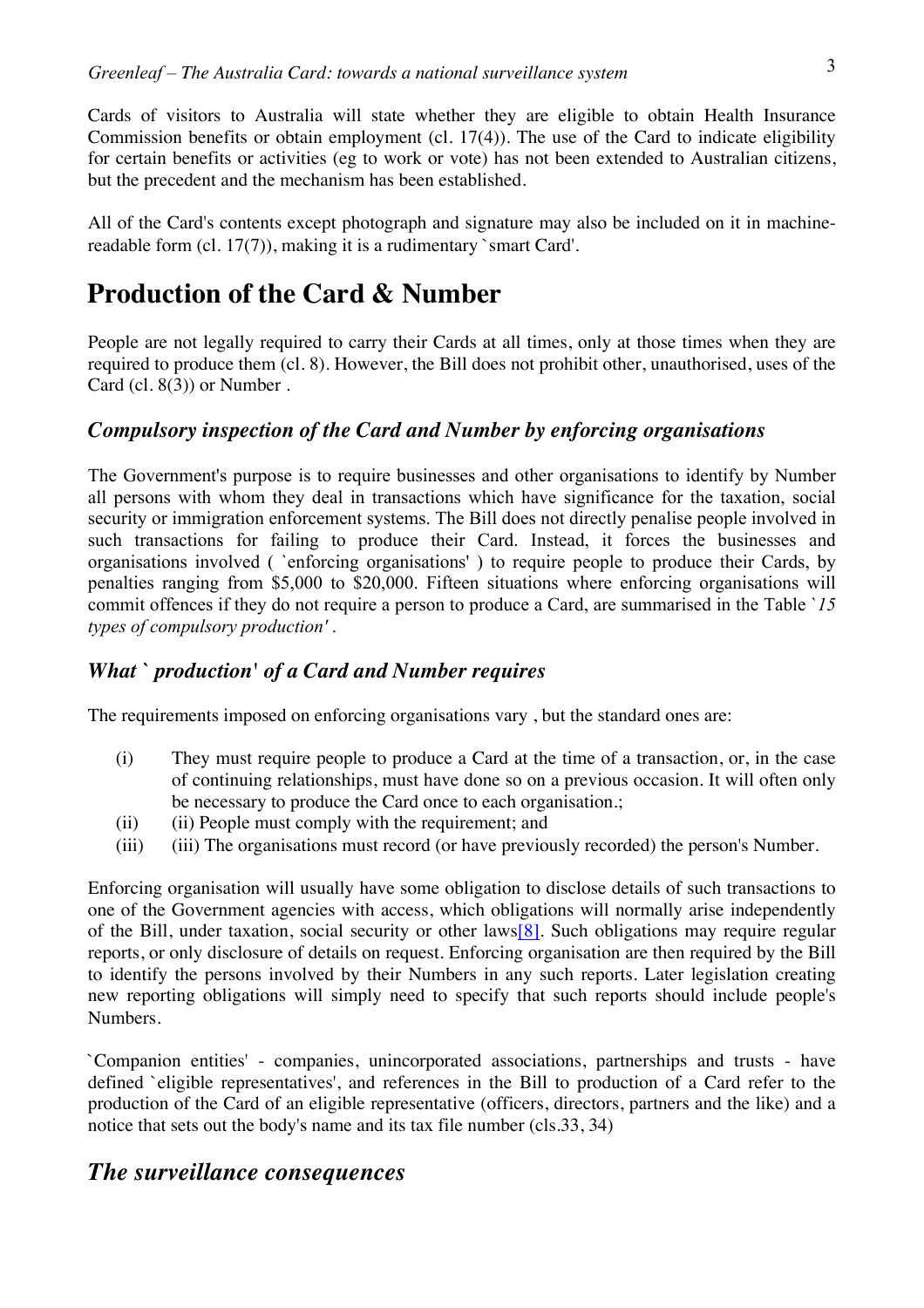Enforcing organisations do not make direct reports of transactions to the Register, nor do they have access to the Register. However, there will be a one-way flow of information generated by such transactions into the Australia Card `network' because enforcing organisations are required to report information to the 3 agencies that do have such access. For example, when a hospital patient is required to produce his or her Number to a hospital, and that information is then required to be forwarded to Health Insurance Commission (cl. 53), any new address which that person discloses to the hospital would also be forwarded to the Health Insurance Commission and thence to the Authority. If Tax had requested that that person be `flagged' on the Register (as explained later), Tax would then be informed of that new address.

### *`Voluntary' production of the Card*

People are entitled to use Cards as a means of identification as they think fit (cl. 8(3)). It is an offence for an unauthorised person to *require* people to produce their Cards (cl. 167(1)) (Penalty: \$5,000), but mere `*requests* ' to produce Cards are not prohibited. Police, Government agencies and private sector organisations may all `request'. `Require' includes `a statement that the other person could reasonably understand' to be a requirement (cl. 167(3)) , but there is no sanction or prohibition proposed for the refusal of goods or services where no `statement' is made but, in fact, nothing other than a Card will be accepted<sup>[9]</sup>. For example, a publican may refuse suspected underage drinkers access to a hotel unless they produce their Card (which contains date of birth); or people who wish to cash cheques, obtain credit, or enter some other transaction which is largely discretionary, may be told that successive proferred means of identification are inadequate, until they finally produce their Card. Furthermore, given the multitude of situations where demands for the Card are authorised, few Australians are likely to have the faintest idea of when Cards may be demanded and when they may only be requested. Some Government documents have referred to this as 'pseudo-voluntary' production[10]. The likelihood is that 'voluntariness' will usually be completely illusory.

### *Compulsory carriage by children?*

Children's cards include date of birth (cl.17(3)(f)), but adult's cards do not. This has not been justified as having any connection with tax or social security fraud. The Joint Select Committee saw this as:

... clearly directed at law-enforcement applications such as curbing under-age drinking. This sets a precedent for other areas of law-enforcement...[11]

Is it realistic to believe that the production of identity cards by children to adults in authority to prove their age will be `purely voluntary'? The next generation of children may be accustomed to always carrying their Cards, to get a bus or movie concession, or to prove they are old enough to drink, so that in adult life they will regard production of an ID card as a routine aspect of most transactions.

#### *Confiscation of Cards and blacklists'*

Where a Card has been produced `voluntarily', Clause 170(1) prohibits the retention of the Card. This seems to prevent Police or others from confiscating a person's Card. However, there is no equivalent prohibition where a Card is produced pursuant to a *requirement* for its production, except that it is an offence to be in possession of another person's Card `without reasonable excuse' (cl. 165(2)). Would a suspicion that there was some irregularity concerning a person's Card be `reasonable excuse' for a Health Insurance Commission employee, or a bank, to confiscate the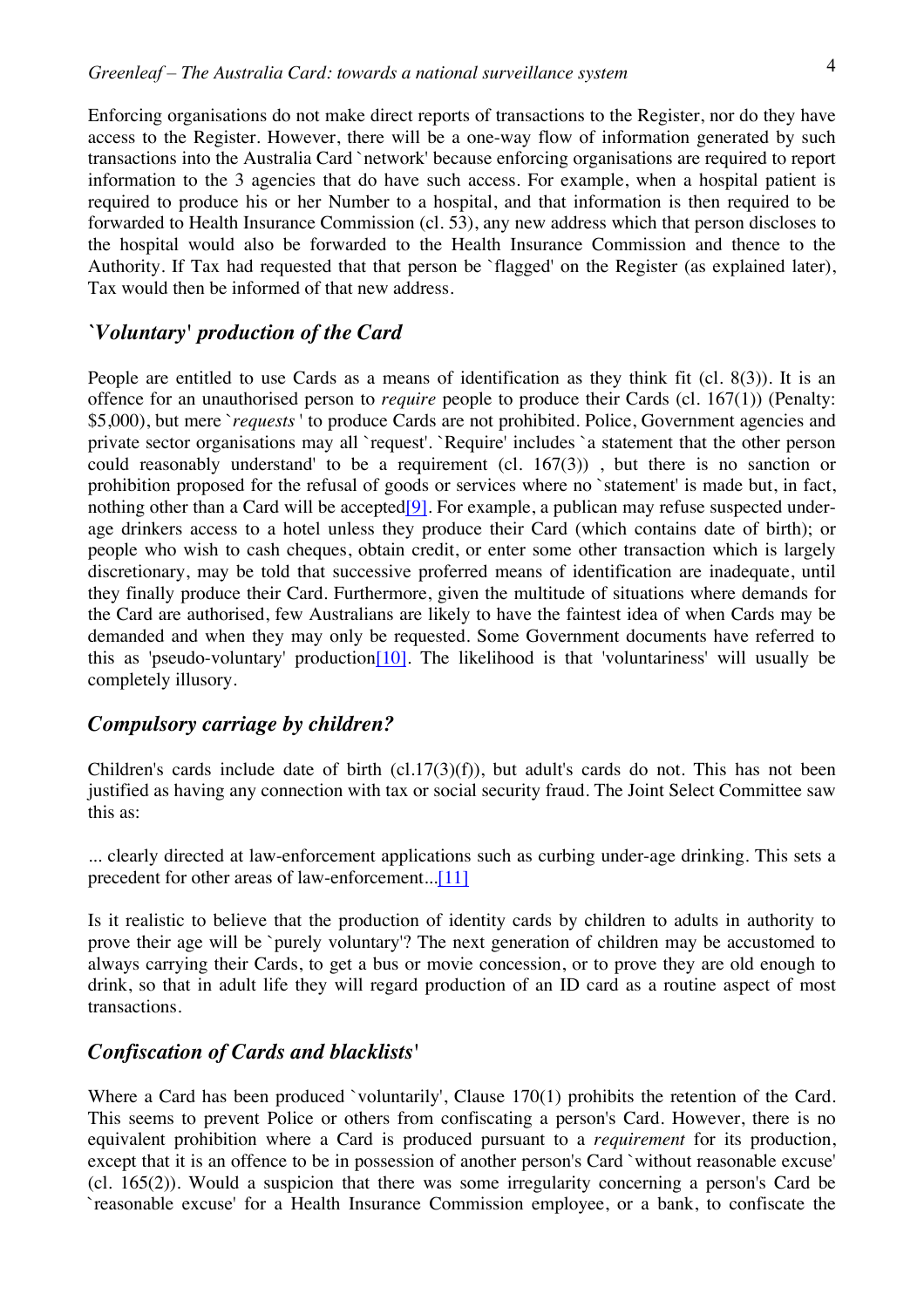Card? The Health Insurance Commission proposed that `lists of lost or stolen Cards be given to banks and financial institutions'[12], and this may explain the discrepancy.

### **Disclosure and use of the Number**

### *Limits on the use of the Number after production of the Card*

Where a Card is compulsorily produced, enforcing organisations are prohibited from communicating a person's Number or other information from the Card to anyone else unless authorised by the Bill (cl. 170(1)). They are also prohibited from recording information from the Card except as necessary to comply with their obligations under the BIII (Cl 170(4), and from retaining it longer than necessary (cl. 173).

#### *No limits on the use of the Number alone*

Where a Card is `voluntarily' produced, the person to whom it was produced may record the fact that it was produced but may not record or communicate any information from the Card, including the Number (Penalty: \$5,000) (cl. 170(10)).

This limitation does not apply to anyone who requests, or even requires, people to disclose their Numbers, provided that the Card is not produced to them. No other provisions in the Bill prohibit the disclosing or recording of a Number, or its communication. Any credit-grantor, insurance company or other private sector body, and any State or Commonwealth Government agency, can therefore *require* a person to disclose his or her Number. Questions may be included in application forms or asked verbally. The Number may then be recorded in any record-keeping system, and it may be communicated to anyone else.

The fact that the Number cannot be verified from the Card when obtained is not vital. Next time that the person deals with the body, it can request the production of a Card, and can then, consistent with cl. 170(10), `record the fact that the Card was produced', thus serving as verification that the Number given previously was correct. Any possible difficulty disappears if two different organisations undertake the two steps. This could easily occur in the credit industry where people are likely to deal with successive credit or insurance grantors, each of which provide reports to and obtain reports from the same central credit bureau. A person's verified Number could then become available to the whole of the credit and insurance industries.

The consequences of this `loophole' are that there is no effective limitation on the spread of the Number as a method of matching records held by different organisations in the private sector. Once a person's number has been obtained by some private sector organisation, by being `severed' from the use of the Card in the circumstances outlined above, it may be communicated to any other organisation and used for any other purpose. In effect, the Bill ignores the fact that for many organisations it is the unique, universal identification number, not the Card, which is the primary attraction of the system.

This stands in a shabby contrast to Government promises to `prohibit both demand for, and use of, the number to establish private data bases (for example, credit rating files)'[13], and that offences would include `making an unauthorised request for [the Number] or the Australia Card and the creation of information data bases by private enterprise recording the number with other information'[14].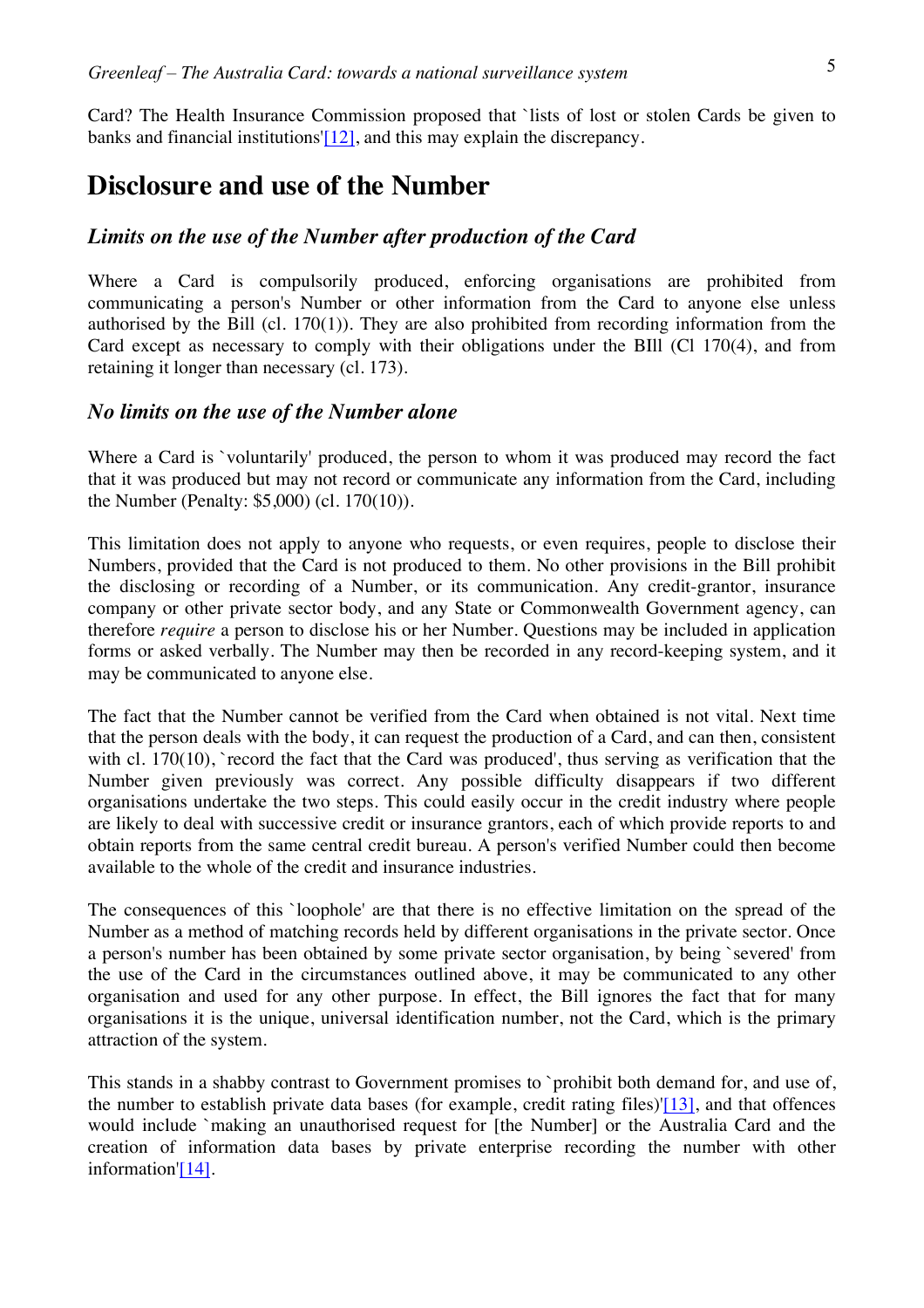### *Government intentions concerning unauthorised uses of Card and Number*

The Government has an attitude of indifference to the use of the Card and the Number by the private sector and State agencies. Limits on the powers of the DPA confirm this.

If the Government seriously intended to limit or discourage the spread of uses of the Card and Number, it would :

- (i) prohibit any unauthorised production of the Card;
- (ii) (ii) prohibit any unauthorised request or requirement of disclosure of the Number;
- (iii) (iii) remove date of birth from children's Cards.

Its present approach is a hypocritical mixture of prohibition and facilitation.

# **The Australia Card Register**

The Authority 's computerised Register (cl.23) must contain, *inter alia* , a person's name at birth or on arrival in Australia, current name, nicknames, aliases, dates of birth and death (and crossreferences to the BD&M Register), sex , citizenship status, all residential and postal addresses for the last two years, Australia Card Number, and the computerised storage (`digitised image' ) of the person's photograph and signature (cl. 25(1), Schedule 1 ). Such a universal and comprehensive identification and location register is unprecedented.

In addition, the Authority is to include in the Register information which will permanently and continuously link it to the personal data systems of most other Commonwealth agencies and to the BD&M register, and some potential linking linformation to the record systems of State agencies. Such linkages will mean that most *technical* problems in linking such agencies to the Register will already have been overcome, if and when it is decided to expand the *legal* connections.

#### *Surveillance: permanent links to other Commonwealth agencies*

The Authority is entitled to be provided with information for the purpose of the intitial establishment of the Register, by the following agencies (`Clause 14 agencies') in addition to the three with access to the Register: Defence Department, Department of Veteran's Affairs, Department of Education, Department of Foreign Affairs, Department of Immigration & Ethnic Affairs, and Australian Electoral Commission (cl.14(2)  $\&$  (4)).

It is also entitled to be provided with information by these agencies `for any other purpose related to the performance of the Authority's functions under this Act' (Cl.14(1)). Since the Authority's functions clearly include the ongoing maintenance of the accuracy of the Register, it is entitled to receive information from these agencies *on a continuing basis*. Clause 14 agencies could be required to provide details of any changes to address, marital status etc of every person on their records on a regular basis.

The Register will record `details of access' to the records of any Clause 14 agencies (Sch. 1, Para. 2(w)), and will therefore constitute a *permanent* link between the Register and these agencies. The Register may contain information relating to any systems the Authority has for checking the *continuing eligibility of persons from Cl. 14 agencies (cl. 25(2)).*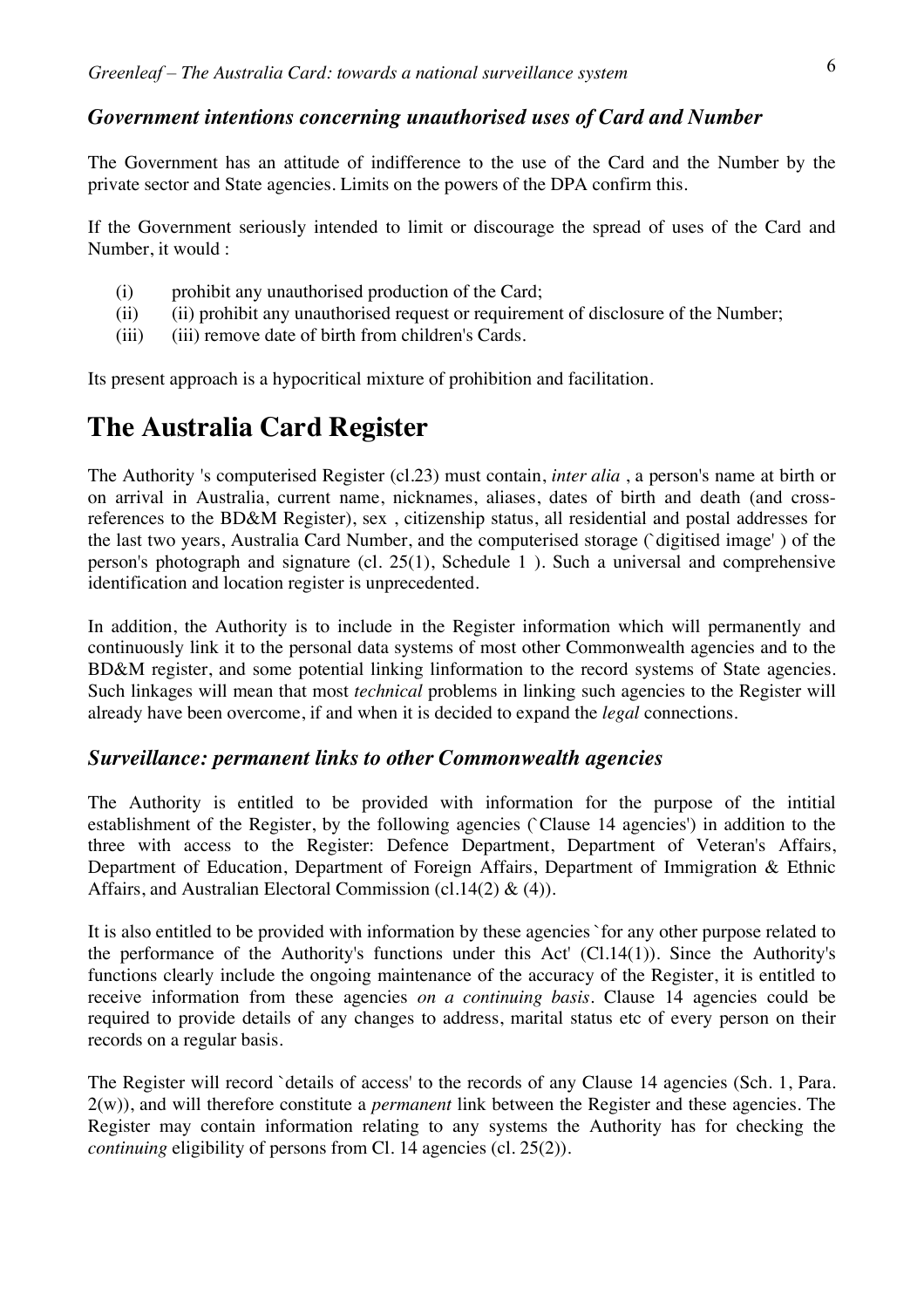Whether the information may flow the other way, from the Authority to a Clause 14 agency, is less likely, but possible under one interpretation of the Bill.

#### *Links to the records of State agencies*

The Register will contain the `nature of documents (if any) produced to establish identity' (Sch. 1 para. 2(u)). Such documents will commonly include Driver's Licences and documents issued by other State agencies. If such State agencies are later allowed access to the Register, the presence of such details on the Register will facilitate the matching of their records with those of the Register.

### **Access to the Register**

Although only three agencies are entitled to have access to the Register under the present Bill , it should be emphasised that from the inception of the scheme the Government planned to allow access to most significant Commonwealth agencies , including all of those under cl. 14. It has been argued that the Bill's restriction of access to three agencies was merely a 'strategic retreat'[15]. The Minister for Veteran's Affairs has recently renewed publicl advocacy for access by his Department.

The rest of the Bill is in terms that do not refer to particular Departments. In order to expand access, all that would be needed would be simple amendments naming the new Departments with access.

In addition, the Department of Immigration and Ethnic Affairs may also obtain regular reports from the Authority on the latest known address of any suspected prohibited non-citizens (cl. 180). Such a device allows the Government to claim that only three agencies have access to the Register, and establishes a precedent for `back-door' expansion of access.

`On-line' remote computer access to the Register may be provided (cl. 59), but the DPA has the right to decide how many employees of each agency it is `reasonably necessary' to allow such access (cl. 65). Terminal access to the Register from all branch offices of the agencies with access is essential to the scheme, so the number of public servants to be given access must number in the thousands.

#### *The surveillance mechanism*

The three agencies with access may be required by the Authority to inform it whenever they obtain any new information about a person about whom the authority is interested (cl. 29). The complement to this is that the Authority may enter into an arrangement to inform each of these agencies in relation to persons or classes of persons in whom the agency is interested, whenever the Authority obtains new information about one of those persons (cl. 67). This complementary automatic reporting relationship is a basic component of any system of data surveillance. In cases of tax or social security fraud, the most valuable new information may be the new location of a person. Cl. 174 increases the effectiveness of the Register as a location system by allowing the Authority or the agency to disclose to the Police `information reasonably required for the *investigation*, or prosecution of an offence' [emphasis added] under tax, social security or immigration laws.

Most people have good reasons to provide regular address updates to Medicare (to obtain health insurance benefits), or to give their correct address to the many institutions which will now have to report to Taxation, and some people need to make regular contact with DSS. The Register will therefore have a powerful *self-enforcing* means of maintaining itself as the only comprehensive and accurate address register ever established in Australia. For those who wish to locate a person - for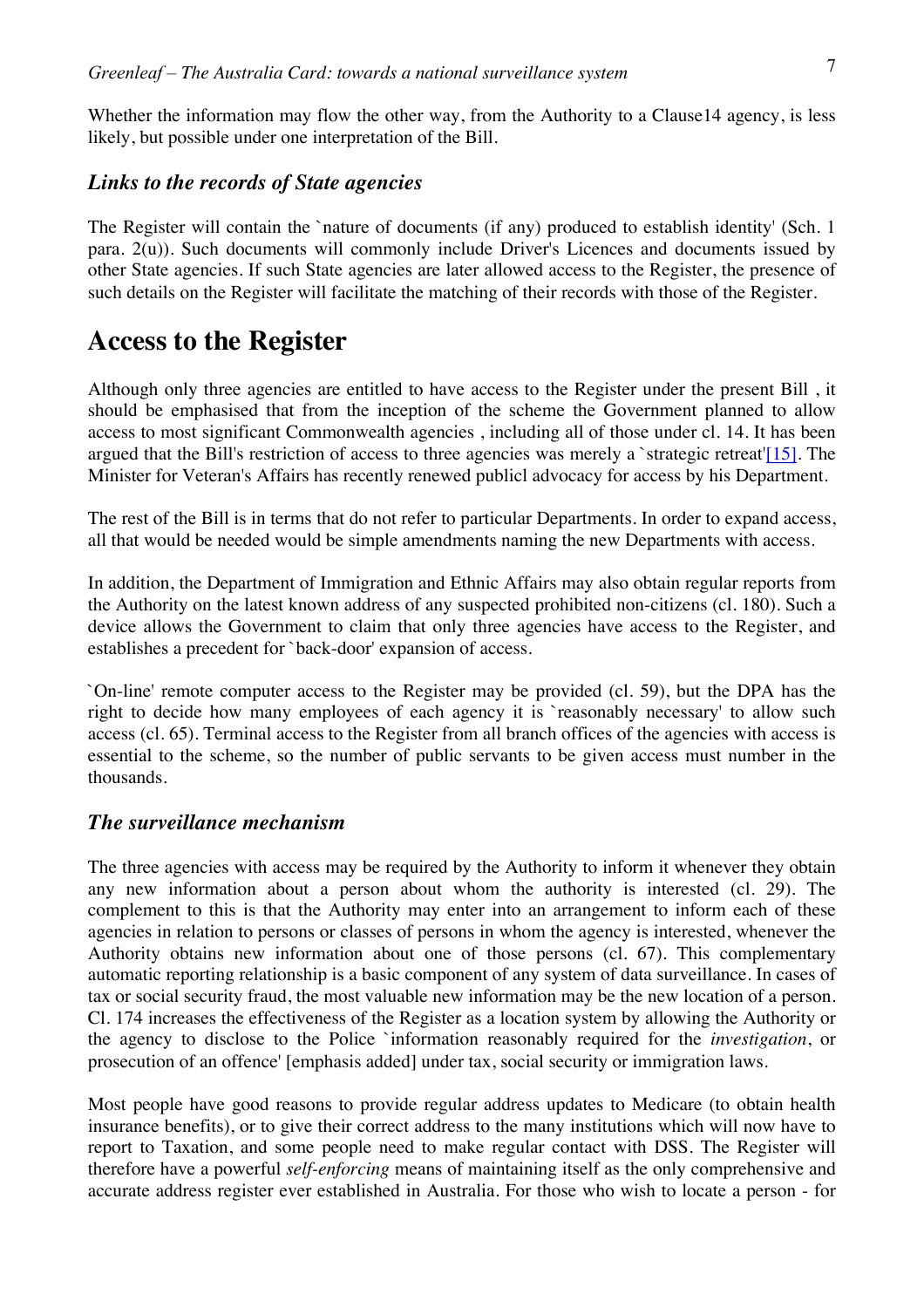whatever reason - it is `one-stop shopping'. The Register is therefore significant as a powerful location mechanism, not merely an identification system.

For example, Social Security may advise the Authority that it wishes to be advised of any changes to a person's address (cl.67), so as to have that person arrested for suspected social security fraud. The Authority then `flags' that person's name on the Register. When that person presents to a Health Insurance Commission office to obtain a health insurance benefit, it will inform the Authority of the person's new address (cl.29), which passes the information to Social Security because of the `flag' (cl.67), which is authorised to disclose it to the Police (cl.174). In fact, because the Health Insurance Commission may advise the Authority of the person's presence in their office by virtue of processing his claim on line, these clauses would theoretically allow the whole process to be shortcircuited, and for the Police to arrest the person before he or she left the Health Insurance Commission office.

Taken together, these clauses establish the preconditions for the most powerful use of data surveillance, cross-system enforcement. This would occur if, for example, later legislation allowed Social Security or Medicare benefits to be denied to any person who had certain unpaid tax liabilites. Without the mechanisms established by the Bill, such enforcement methods would be practically impossible. The result would be that a person's dealings with one agency of govenment would become the occasion of the enforcement of that person's obligations to other agencies of government. This process of cross-system enforcement would reduce the extent to which people can perceive government as comprised of agencies of manageable scale with which to deal, and would increase perceptions of powerlessness and the belief that `government' is a monolithic, omniscient entity. It is a powerful instrument, open to authoritarian abuse.

### *Controls on access and uses of information obtained*

Agencies with access to the Register are prohibited from disclosing information obtained thereby to others, unless that person is performing duties for the same purpose for which access was obtained (cl. 170(2)). However, such legitimate recipients of the information do not then seem to be prohibited from doing what they like with the information. Reliance on general confidentiality provisions within the public service is not enough. There should be specific equivalents to cls 170 and 173 applying to recipients of the information.

### **The National Births, Deaths and Marriages Register**

The Authority is to establish a new computerised National Births, Deaths & Marriages Register (`the BD&M Register') (cl. 71), intended to be located on the same computer as the Australia Card Register, and accessible by remote terminal access (cl. 75(2)).

The Bill does not exhaustively limit the possible contents of the BD& M Register (cl. 73), and the objects of its establishment are broad enough to make its potential contents uncertain (cl.69).

The Authority is entitled to access to the BD&M Register to create and maintain the Australia Card Register (Cl. 76). Cross-references to entries in the BD&M register will create a continuing link between the two Registers (Schedule 1, Paragraphs 2(t) and 3(a) ), and will allow the Register to be continually updated from the BD&M Register in relation to birth, death, and change of name (including by marriage) details.

The only other Commonwealth agencies permitted access to the BD&M register by this Bill will be the Department of Foreign Affairs, the Australian Bureau of Statistics (ABS), and the Department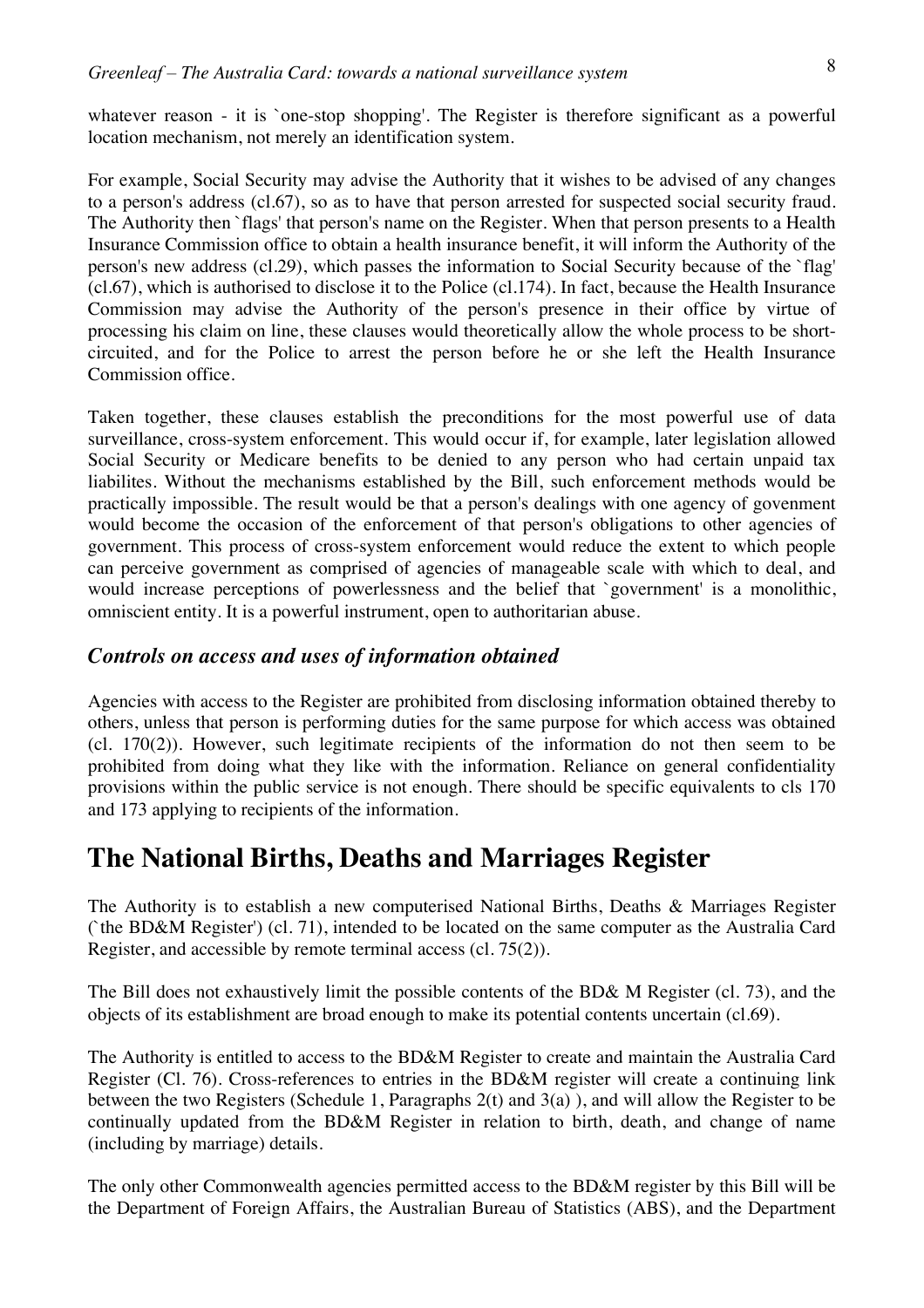of Health for epidemiological studies. There are no similar limits on the access that States may allow to the BD&M Register. The Minister may make an arrangement with each State by which the State may authorise anyone to have access to its part of the BD&M register, provided only that such access is for the purposes of administering State laws (cl. 83). This will allow States to authorise remote terminal access by State officials such as Police, officials of other States (cl. 83(6)), and private sector organisations, such as credit bureaux and insurance companies, provided that this is linked to the administration of a State law.

The co-operation of the States in providing BD&M information is very important to the Commonwealth in verifying the issue of Cards and in maintaining the accuracy of the Register, particularly in relation to deaths. The Minister for Health has expressed confidence that the States will co-operate because they are `infinitely bribeable'. Unrestricted State access under cl. 83 is presumably part of the bribe.

The inadequacy of the controls on use made of information obtained from the BD&M Register is the same as that discussed in relation to the Register (cl. 170(3)). The Bill does not give people any right to obtain access to their own records on the BD&M register. This is presumably regarded as a matter for the States.

The States have no data protection statutes equivalent to the Bill or the *Privacy Bill 1986* (Cth). The lack of control over accesses authorised by the States could be a major contributor to the extension of the surveillance uses of the system. Such accesses are also left untouched by the DPA, as mentioned below.

# **The Data Protection Agency**

The Data Protection Agency (DPA) will have substantial powers over many elements of the proposed scheme, but these powers are deficient in a number of respects which will limit its ability to control the development of the surveillance potential of the scheme.

Although the DPA has power to issue guidelines, and where necessary *give directions* for compliance with them, concerning many aspects of Register use (cl.  $88(1)$  (j), (m)), there are no further provisions concerning the giving or enforcement of such directions, putting their enforceability in some doubt. The DPA is merely required to attempt to conciliate (cl. 138).

The DPA only has power to issue guidelines, but not give directions for compliance, concerning the use and recording of information obtained from production of a Card to anyone, including those who only request production of the Card (cl.  $88(1)(g)$ ). It has no powers at all concerning those who request or require the Number but not production of the Card.

Similarly, while it can issue guidelines on uses of the BD&M Register by Commonwealth agencies, it cannot do so in relation to users authorised by State and Territory Governments (cl. 88(1) (h)(iv)),  $(k), (n)$ .

It has powers to maintain and publish annually a record of all computer databases maintained *by the Commonwealth* which contain personal information (irrespective of whether they contain information from the Register or the BD&M Register) (cl. 88(1)(s)), but no similar powers in relation to State and private sector databases which record the Number.

In exercising its powers, the DPA is required to 'ensure that its directions and guidelines are consistent with the Information Privacy Principles' contained in the *Privacy Bill 1986* (cl. 90(d).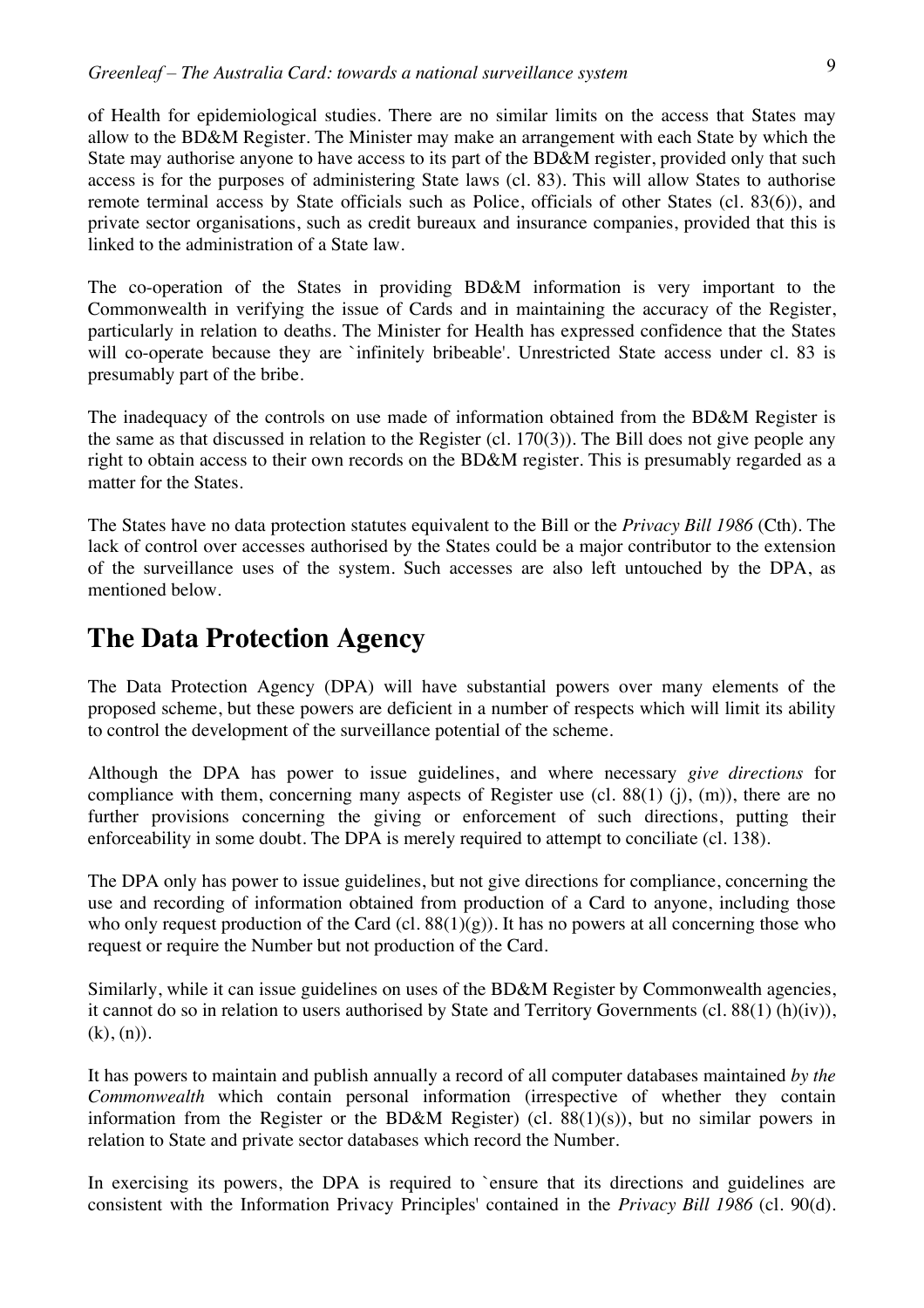Because these Principles have crippling limitations, this requirement may, paradoxically, weaken the powers of the DPA [16]. Agencies might be able to use the Information Privacy Principles as a shield to protect them from the DPA under some circumstances.

A separate Data Protection Advisory Committee is also established (cl. 104) to advise the DPA, *except* on any of its powers to make decisions, review decisions of the Authority or give directions to the Authority . The DPA's supervision of the Authority will therefore be left untouched by advice or interference from `community representatives'.

### **An authoritarian surveillance system?**

The extent to which elements of the Australia Card Bill exhibits characteristics of data surveillance is summarised in the Table *`Building blocks of surveillance in the Australia Card Bill'* . Data surveillance is used in many acceptable and essential ways in our society for purposes of social control, but it may create the potential for a new type of authoritarianism, the authoritarianism of the computer and the behavioural scientist  $[17]$ .

A universal identification system, no matter how attractive its potential benefits are, and no matter how fairly its designers succeed in making it operate, may pose so great a threat to liberty because of its potential for misuse that it is not worth the risk to create them in the first place. The risk involved is that such a system would be the principal tool of an authoritarian state [18] based on surveillance of individuals through recorded transactions. Such an authoritarianism would not be based upon physical surveillance of dissidents or potential dissidents by networks of informers or surveillance of communications, as it was in Orwell's *1984* , but on data surveillance. These characteristics would not necessarily constitute a `police state', but would constitute an unacceptable and probably irreversible concentration of power incompatible with our conceptions of democracy and privacy.

### *The risks for Australia*

What is at stake is nothing less than the nature of our society and the power and authority of the state in relation to the individual....The danger of the new surveillance is that all this will change.[19] (Justice M.D. Kirby, President of the Court of Appeal)

The Australia Card system establishes the framework or prototype for a system of data surveillance. It can be developed into the modern equivalent of making a person an `outlaw'. The *Australia Card Bill* embodies this approach to social control but does not develop its full authoritarian potential. It would be wrong to simply assume that such authoritarian potential will be realised here. A full comparison of the potential risks and benefits is beyond the scope of this article, but I will outline my concerns to conclude.

Without some form of a universal identification Number and a central population Register, an authoritarianism based on data surveillance is unlikely to develop. The likelihood of it developing from these two components is neither inevitable nor impossible. If a political regime of the future was disposed toward extensive data surveillance, and lacked effective political opposition, it would have the necessary tools at its disposal in the form of the `Australia Card' scheme.

The scope of the scheme is likely to undergo gradual expansion . It has always been the intention of the main bureaucratic proponents of the scheme that it should be used to link the personal data systems of all significant Commonwealth agencies, on the grounds of administrative efficiency[20]. The Bill facilitates such expansion, as this article has sought to show. Demands for expansion of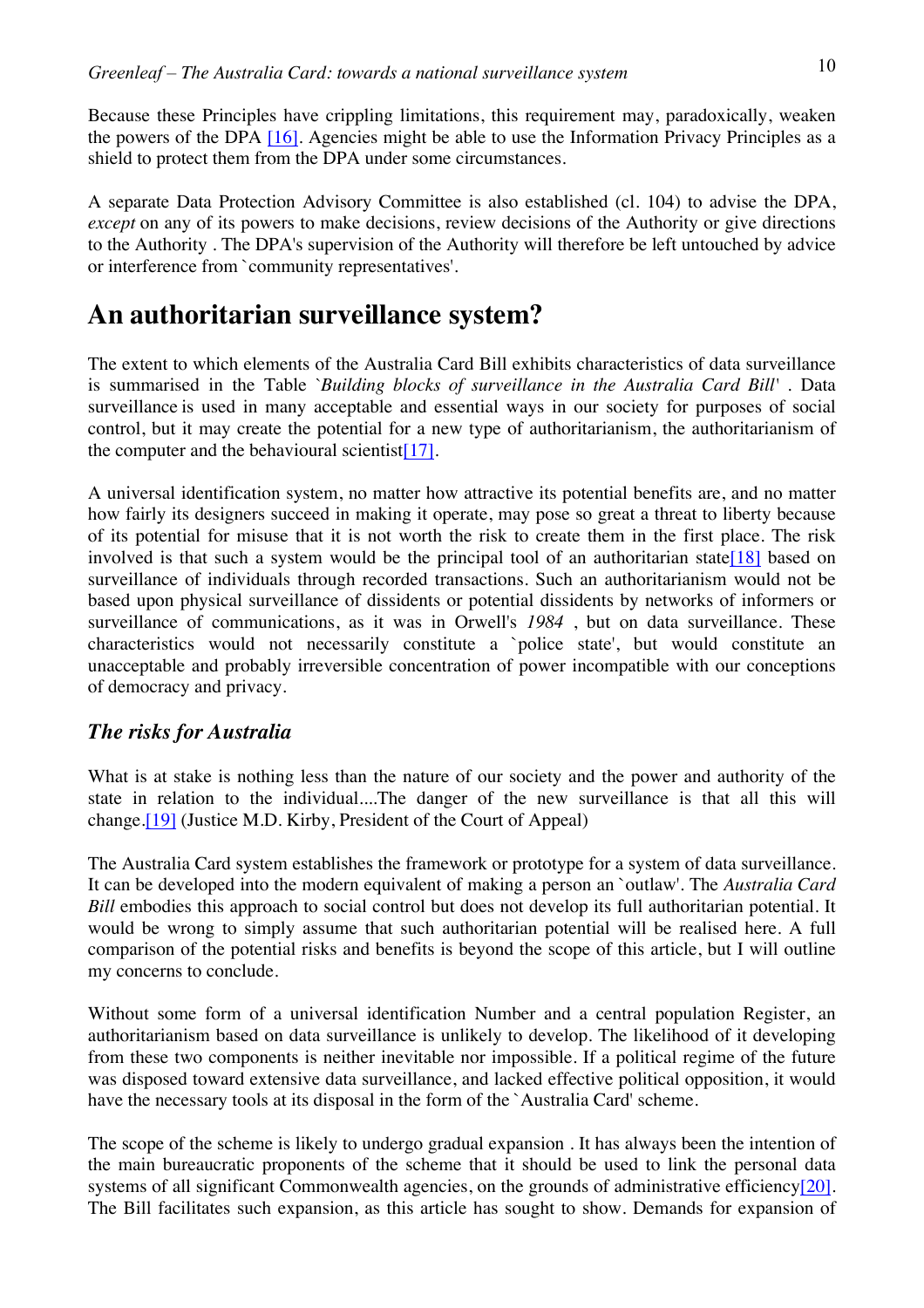access to the Register by State agencies and private sector organisations may be politically difficult to resist.

Can we be confident that the future will not see changed social conditions bringing a potentially authoritarian government beyond what we can now envisage, with uses of the surveillance system which will not be so benign? Australia has been a 'lucky country' in its continuity of democratic government and freedom from foreign occupation, but the history of this century shows that it can be dangerous to assume that your luck will always hold out.

Resistance to authoritarian extension of surveillance would be increasingly difficult, because of extensions of the system and its use for socially essential purposes. No constitutionally entrenched protection from abuse is possible. While the strength of democratic controls on misuse of power in Australia's political system for any immediately foreseeable future should ensure that no such extreme abuse occurs, it is impossible to predict any further than that. Information technology is a new and powerful technology which is still developing rapidly and providing techniques for the exercise of power which will be ill-understood for some time. The scale of potential risk involved in establishing the 'Australia Card' scheme is therefore very high, even if the likelihood of that risk eventuating is assessed as low. The additional net benefits to be obtained from the scheme, if compared to the benefits available from alternative approaches (such as a more secure and more extensively used Tax file number) are not overwhelming[21]. The benefits to be obtained do not justify the degree of risk involved.

This is an essentially conservative argument, but there are some things that it is best to be conservative about. As Rule has warned, the social technologies of surveillance may be among those forms of human control of the natural and social worlds `so sweeping that their development is better untried'[22]. Once we let the genie out of the bottle, we will never persuade it to return.

# **Tables**

### **15 types of compulsory production**

- Deposits and accounts with financial institutions (cl. 40)
- Investments (cl. 41)
- Income from certain trusts (cl. 42)
- Primary production income and rental income (cl.43)
- Foreign remittances (cl. 44)
- Land transactions (cl. 45)
- Safety deposit box services and similar services (cl.46)
- Shares in public companies (cl. 47)
- Dealings in futures contracts (cl. 48)
- Employment (cl. 49)
- Prescribed payments system (cl. 50)
- Production to the Commissioner of Taxation (cl. 51)
- Claims for Health Insurance Commission benefits (cl. 52)
- Hospital patients (cl. 53)
- Social security benefits (cl. 54)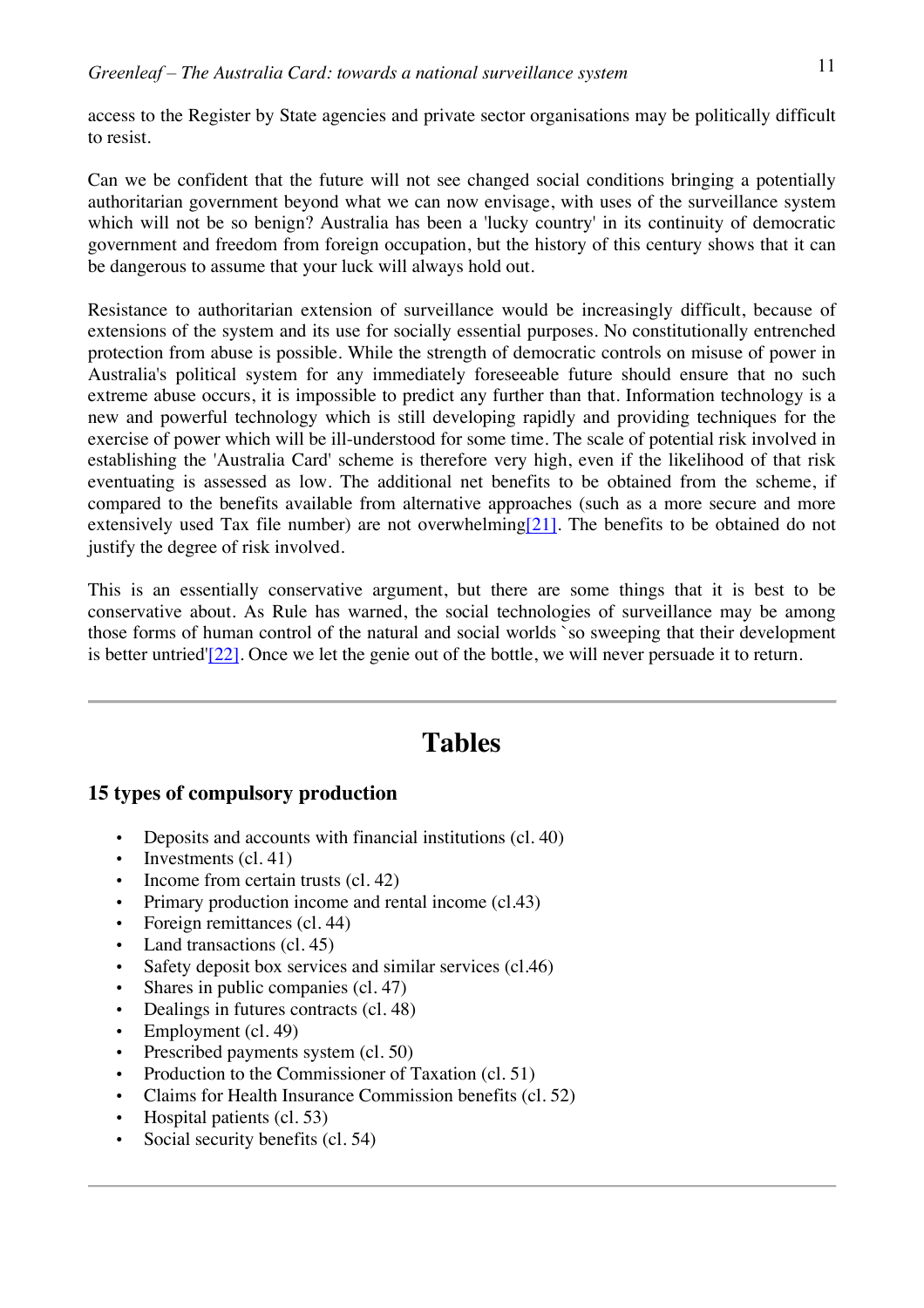### **Components & participants in the `Australia Card' scheme.**

- **The Australia Card (`The Card')**: a universal and compulsory identification card containing a person's name, photograph, signature, identification number , and expiry date of the Card.
- **Card-subjects (`people')**: the Bill refers to `Card-subjects' (cl. 4), but `person' or `people' will be used.
- **`The Number'** : a unique number allocated to each member of the population; the common `key' to the databases of all participating agencies; it will enable `matching' of databases where authorised; it will be the basis on which transactions are reported to government agencies.
- **`Enforcing organisations'** : businesses, individuals and government agencies that are required to inspect a person's card, record the Number, and report transaction details, on pain of committing offences.
- `**The companion entity system'**: a complementary identification system for corporate and unincorporated entities, which will not have a separate Card or Number, but will be `associated' in all their dealings with the Number of 'eligible representatives', and their tax file number.
- **The Australia Card register (`the Register'):** a national, centralised, computerised register of each member of the population.
- **`Agencies with access':** agencies with access to the Register ; under the current Bill, restricted to three agencies: the Taxation Office, Department of Social Security and the Health Insurance Commission; the Department of Immigration and Ethnic Affairs will also obtain information.
- `**The BD&M Register'**: a national births, deaths and marriages (BD&M) register, located on the same computer as the Australia Card register.
- **`The Authority'**: the Health Insurance Commission, the agency which will run both the Register and the BD&M Register, is defined as `the Authority' (cl. 4), suggesting a new relationship of `subjects' to `authority' .
- `**The Network'**: a telecommunications network which allows national on-line access to the Register and BD&M Register to local offices of Government agencies.
- **The Data Protection Agency (`the DPA'):** a new agency with the function of supervising the Authority and with access, but not all the activities of other agencies or private organisations which are able to demand or request the Card or Number.

### **Building blocks of surveillance in the Australia Card Bill**

- **The technical preconditions**:
	- $\circ$  The Number, the compulsory numbering of the population by a unique, reliable number;- The Card, containing both a reasonably reliable physiological identifier (a photograph) and the Number, so that a reliable link can be established between person and number in any transaction;
	- o The Register, the central switchboard for information excahnge between agencies;
	- o The telecommunications system, to allow agencies involved in transactions to check and update the Register;
- **Extensive reporting obligations:** Requirements on many organisations in both the public and private sectors (the `enforcing organisations' to report information from transactions to agencies with access to the Register which will pass at least some of this information on to the Register;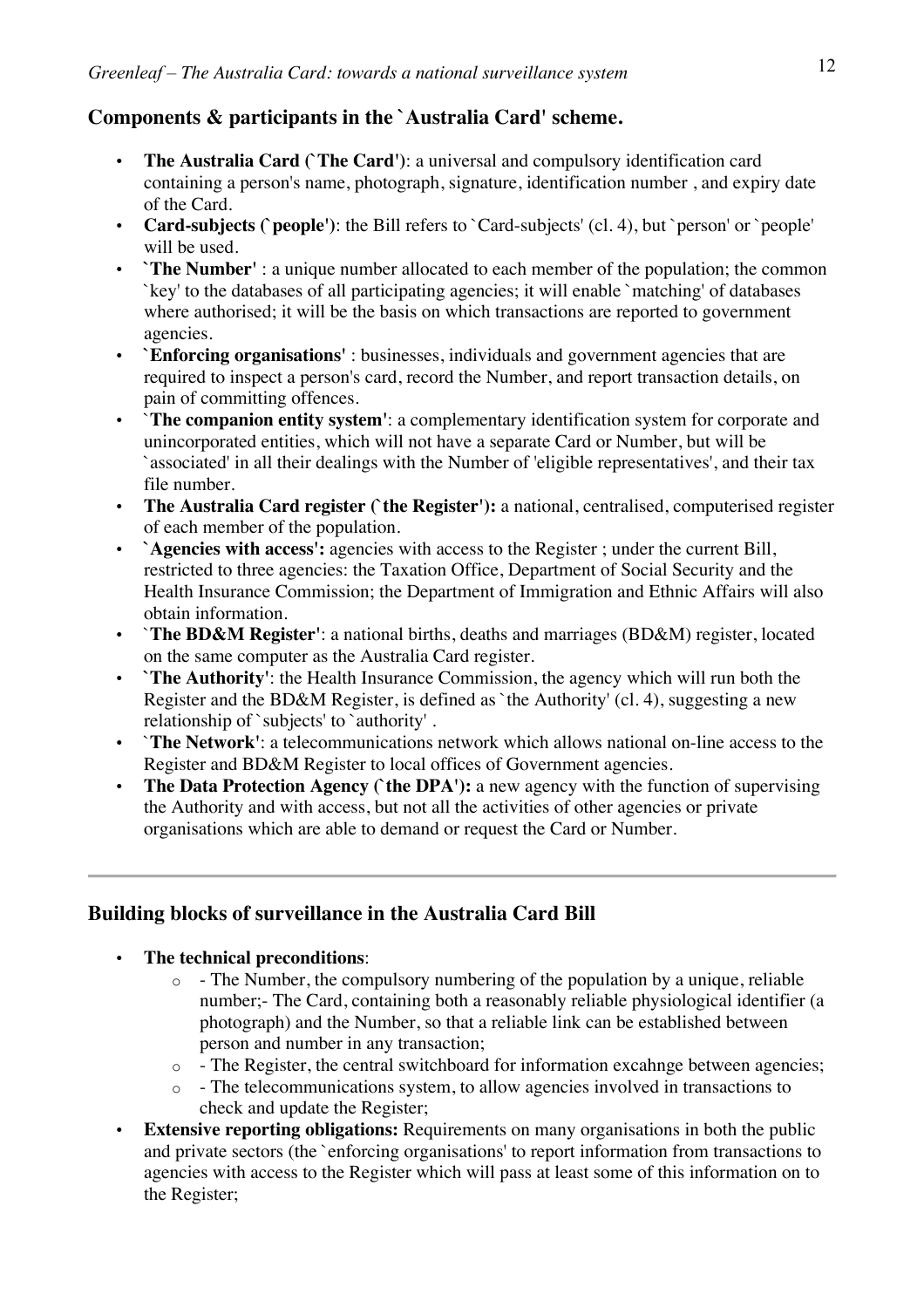- **Complementary obligations** to exchange new information between the Register and agencies with access, so that information available to one agency becomes available to others via the Register;
- **Easy technical expansion:** An authorised permanent link between the Register and the records of most other significant Commonwealth agencies, allowing for practical ease of expansion of access
- **Easy legislative expansion:** A Bill that requires no changes for other agencies to be given access to the Register, other than a section simply authorising the access; and a precedent for `back door' access to the Register by the reports of Register information to be made to the Department of Immigration and Ethnic Affairs;
- **Effective encouragement to the private sector and to State agencies to make use of both the Number and the Card:**
	- o by allowing `requests' for Card production to be made for any purpose by anyone, coupled with unenforceable restrictions on `requirements' for Card production;
	- o by encouraging such `requests' to be made to children ; and
	- o by placing no effective restrictions on the use of the Number in record systems.
- **Weak BD&M controls:** A national Births Deaths & Marriages system located on the same computer as the Australia Card Register, with cross-linkages between the two, and no controls on the uses the States and the private sector can make of that Register.
- **Weak data protection:** A Data Protection Agency and other measures which give a superficially attractive measure of data protection but which are deficient in crucial respects such as a lack of control over private sector .

[1]This article is written in my personal capacity and not as a Member of the Committee. I wish to thank Jim Nolan and Roger Clarke for valuable discussions, although responsibility for these comments rests with me. This article summarises a longer paper to be presented at a Seminar at the University of New South Wales on 3 October, copies of which are available on request from the *Journal* .

[2] The *Report of the Joint Select Committee on an Australia Card* (2 Vols), Parliament of the Commonwealth of Australia, May 1986, contains the most detailed argument and references to numerous subsmissions received by the Committee; see also G.Greenleaf & J.Nolan `The Deceptive History of the Australia Card' (1986) *The Australian Quarterly* Vol. 58 No. 4, p407; NSW Privacy Committee *Privacy Issues and the Proposed National Identification Scheme - A Special Report*, the Committee, March 1986; R.Clarke `Just Another Piece of Plastic for Your Wallet: the "Australia Card" Scheme' *Prometheus*, Vol.5 No.1, June 1987; R.Clarke `The National Identification Scheme: Costs & Benefits' *CIS Policy Report* Vol.2 No.1, Februray 1986.

[3] Senator Susan Ryan, Special Minister of State

[4] The Constitution, s57, refers to a situation where `the Senate rejects or fails to pass it, or passes it with amendments to which the House of Representatives will not agree'.

[5] Principally , whether the Senate can be considered to `fail to pass' a Bill if it delays doing so, and whether the House of Representatives may make amendments to a double dissolution bill; see R.D. Lumb *The Constitution of the Commonwealth of Australia Annotated* (4th Ed), Butterworths, Sydney, 1986 for a summary of the case law on s57.

[6] Alan Westin, in *Privacy and Freedom* Atheneum, N.Y., 1967, Part Two, and at pp365-7, distinguished between physical surveillance (including surveillance of communications), psychological surveillance (e.g. polygraphy, personality testing) and data surveillance.